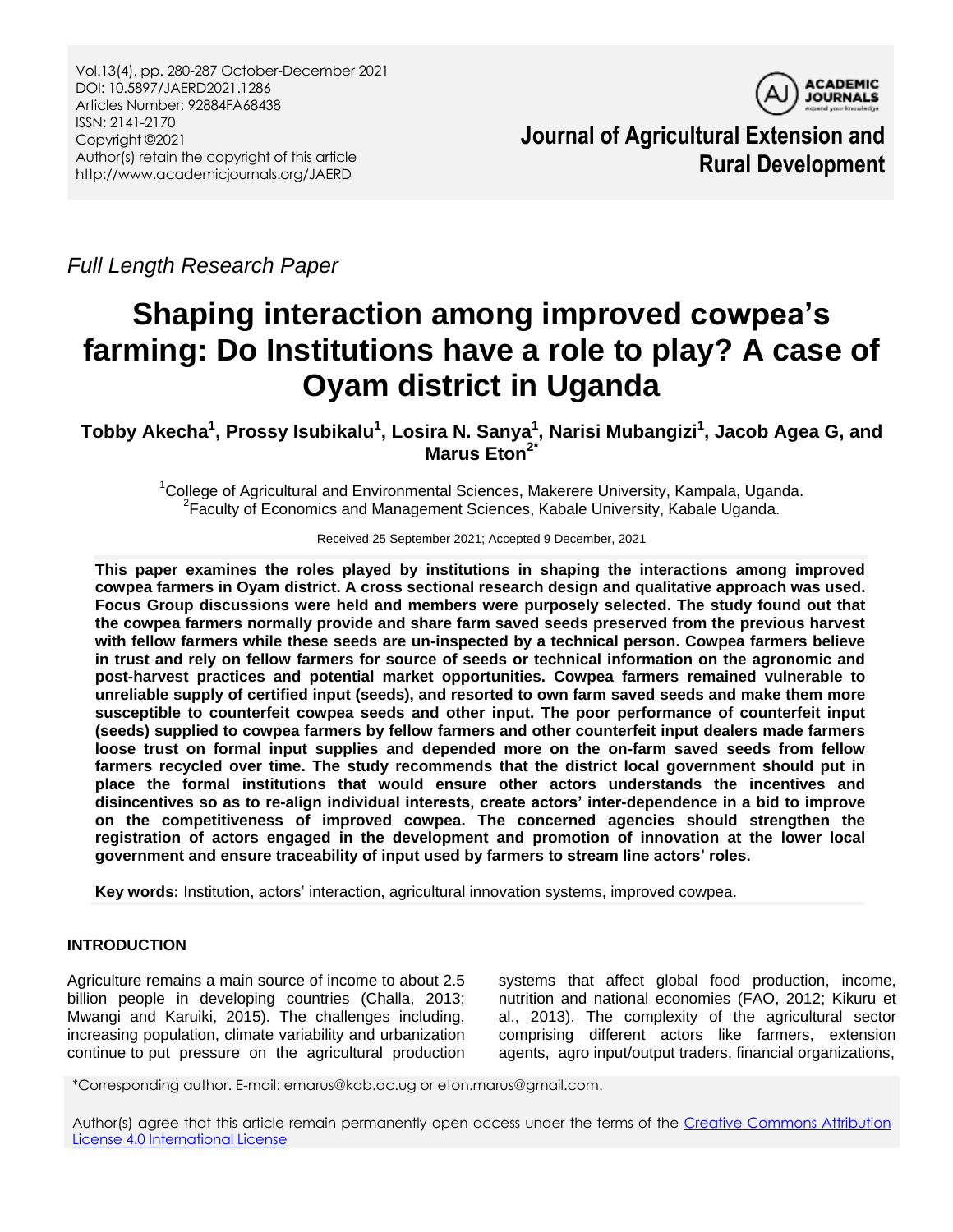researchers and non-Governmental Organizations (NGOs) promotes the application of improved agricultural technologies that requires consistent interaction among the actors (FAO, 2012; UBOS, 2019; Ministry of Agriculture, Animal industry and Fisheries MAAIF, 2019). According to Widyarini and Togar (2014), interactions offer opportunity for actors to provide and share different pieces of information and other resources. Carsten and Jari (2014) revealed that information related to agronomic, post-harvest practices, certified input source, financial opportunities and potential market opportunities are significant in enhancement of technologies to support increased farm yields, market shares and profitability. This requires functional institutions that harmonise egoism, opinion and create the need to rely on each other to ensure that different interests are negotiated and implemented (Dressel et al., 2019).

While Hodgson (2006) and Nicelotta et al. (2017) consider institution as a societal structure that emphasises potential formal and normative (norms) behaviour needed to enhance an understanding among individuals. Mukwaya et al. (2015), refer to institutions as sets of rules, procedures, laws, by-laws, policies, and norms used by sets of individuals as standard operating procedures. Their study equated and categorized institutions based on its availability and used in the study area, to include existing formal rules, memorandum of understanding (MOU), by-laws, agreements, ordinances, informal norms, and believes, that guide interaction among actors (individuals and organizations) engaged in the improved technology development and promotion, to enhance production and competitiveness. The existing organizations and farmer groups are engaged in the development and promotion of the cowpea enterprise provided insights on the availability and use of MOU, agreements, district ordinances, sub-county by-laws, in guiding or even dictating on the cowpea actors" interaction in a bid to enhance its (cowpea) production and competitiveness. Accordingly, most formal institutions have remained functional at the intra-organizational level and less functional across organizations, and the farmer level. Accordingly, both formal and informal institutions become rules only when they are at times enforced and later accepted for it to become a norm, in shaping human behaviour (Hodgson, 2016), and this renders an organization or family unit, individuals, as players, while institutions become the rule of the game. Non-the less, there are situations where both formal and informal institutions exist among actors, but are taken-for-granted, and this constrains the core purpose of shaping individual/group"s core goal.

The existence of different interest groups/actors, conflict and disagreements are expected but this can be harmonised by sets of rules (formal and informal), that are understood and used by the actors (Mersland et al., 2019). Seemingly, when a decision to interact is made by an actor, different frameworks of meaning and rationale

of action would be diverse institutions who have different interests, agenda, and such agenda influences participation (Mersland et al., 2019). An institution becomes the rules of the game, it creates the need to rely on one another, where different interests are negotiated and implemented (Dressel et al., 2019). Relatedly, Escandon-Barbosa et al. (2019) contend that institutions help to remove uncertainty in economic decision and thus, provide a practical remedy to challenges associated to friction among actors, trade-off in economic gains.

The last five decades has seen cowpea production in Uganda and specifically Lango sub-region, Northern Uganda encountered significant production challenges. This is partly attributed to inadequate institutions required to shape interaction among cowpea actors, for actors to consistently provide and share relevant and timely information and other resources, regarding agronomic, post-harvest and market opportunities (certified varieties/input and output). The low cowpea yield is therefore a function of many factors, for example variety of genetic potential, crop management, rainfall, temperature and so on and this has led to stagnation of cowpea production that range from 250 to 450 kg/ha (Bisikwa, 2014). A functional formal and informal institutions would guide or even dictate onto actors (agro input/output traders, public and private extension agent, researchers, NGOs, farmers) regarding who to interact with, on what account, what seed variety to provide, and when, in a bid to enhance its (cowpea) competitiveness relative to improved beans.

Therefore, improved cowpea is used as a context to provide an understanding on availability and used for formal and informal institutions to guide interaction among actors in a bid to improve on production and competitiveness of improved agricultural crop technologies in Uganda. The objective of this study was to establish the role of institutions in improving cowpea production and provide a better way of improving on the cowpea yield in Oyam district.

## **THEORETICAL FRAMEWORK**

The theoretical framework for this study was derived from the Agricultural Innovations Systems (AIS) theory (Klerkx and Nettle, 2013) and institutional theory. AIS frameworks stem from the failure of the linear extension approaches (Laurens et al., 2017) to adequately provide and share required information by the farmer through interaction among actors. As such, by interaction, actors develop an innovation to improve on production and competitiveness (Alira et al., 2017), and in this context, improved cowpea is considered as an innovation, consisting of multiple actors, who are meant to provide and share information and other services in a bid to enhance the production and competitiveness. The AIS theory provides for the interaction to be effective,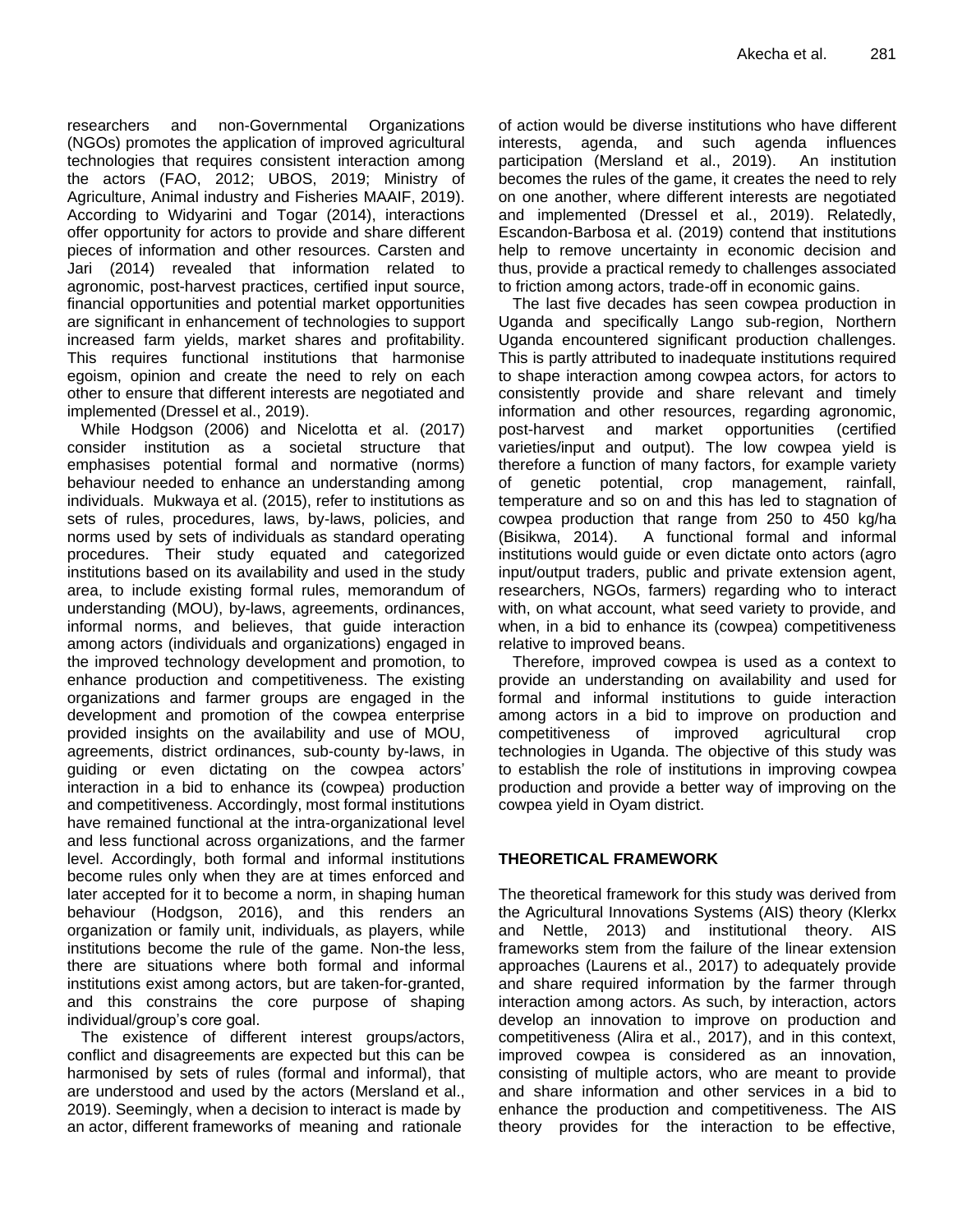actors require functional institutions (formal and informal) to guide, or even dictate to actors on what information or services to provide/share, when to share and how to provide such information. Whereas, formal institutions like MOU, ordinances, by-laws, and other informal institutions including norms, beliefs, and trusts were the applicable institutions as per the study, such institutions were meant to create opportunities that fulfill the needs and interest of all actors, but most importantly, the farmer who is positioned at the centre of the innovation systems (Laurens, 2017). Notably, institutions are operationalized by individuals on behalf of respective actors and this is why trust is paramount in interactions among actors at all levels. The option of improving food production, nutrition, income and national economy is the development, promotion and use of improved agricultural technologies (Loevinsohn et al., 2013).

The Sustainable Development Goal (SDG) advocates for an integrated and well managed national institutions that focus on developing a robust National Agricultural Research Systems and interaction among actors, to enable improved technology development, innovations, and promotion (Leslie et al., 2014).

# **The status of cowpea farming**

In Uganda, the agricultural sector accounts for over 68% total employment, 28% gross domestic product (GDP) and 48% of the export sector, respectively (UBOS, 2019; MFPED, 2019; MAAIF, 2019), and it is recognised as an important sector for national development. The institutional frame-works like Vision 2040, National Agricultural Policy (NAP, 2013), Seeds and Plant Act (2006), National Agricultural Extension Policy 2018, East African Community Vision 2050, African Agenda 2030- 2063 (Goal 5), SDG 2 & 9, all emphasise the need to enhance the competitiveness of agricultural sector as a key avenue to achieve the aspired middle-income status, by 2020-2040 (UBOS, 2019). These frame-works therefore advocates for strengthening of the National Agricultural Research Systems (NARS), actors" collaborations and extension services delivery systems in order to develop and promote improved agricultural technologies. Some of the technologies include improved crop varieties/livestock breeds and farm practices (MFPED, 2019). The improved cowpea is used as a context to help understand the contribution of MOUs, ordinances, by-laws, beliefs, norms, in shaping actors" interaction in a bid to enhance improved cowpea (SECOW 4W and SECOW 3B) competitiveness relative to improved beans (NABE2 &NABE4) in the selected sub counties in Oyam district. The improved beans are measured relative to cowpea in this study, for beans is considered as the main source of food and income among legume food crops in the Lango sub-region (UBOS, 2019).

Cowpea (*Vigna unguiculata*) is an herbaceous food legume belonging to the plant family Fabaceae, with a potential to increase food, nutrition, national economy and income security among farming communities (Bisikwa et al, 2014). It is cultivated across Africa as the source of high-protein foods and edible nutrient-rich leaves (Bisikwa et al., 2014). Nigerian being the largest producer and consumer of cowpea account for 61% of the 5.2 million tons and 58% of the 5.4 million tons of the production in Africa and globally, respectively (Bisikwa, 2014; Ddamulira, 2017). Uganda is ranked the 8th largest producer of cowpea in Africa, grown by over 2.2 million smallholder farmers with total annual production of nearly 22,000 tons (Ddamulira, 2017). Cowpea in Uganda is grown throughout the country but Eastern and Northern region being the 1st and 2nd largest producers in the country (Ministry of Agriculture, Animal Industry and Fisheries MAAIF, 2017: UBOS, 2019). The seeds and leaves are sold in nearly every market in the country. The Acholi and Langi ethnic groups call it "Boo", Ateso calls it "Eboo" and the Baganda calls it "Ggobe". In Uganda, cowpea is considered as the 4th most important legume food crop after beans, groundnuts and soya beans, respectively (Ddamulira, 2017). Conversely, unlike other legume food crops, cowpea adapts easily to harsh climatic conditions (Bisikwa et al., 2014). Therefore, the increasing severity of climatic stress resulting from climatic change implies that cowpea may turn out to be the major and cheap source of protein, with 35% protein content desired to reduce malnutrition in Northern Uganda. This could go a long way in reducing malnutrition in the region especially among the children below five years of age, with 47% of whom are reportedly malnourished (UBOS, 2019).

# **The role of institutions in improving cowpea farming**

The formal and informal institutions are inter-dependent (Phatela and Ajuruchukwa, 2015), and where informal institutions have failed to address the standard ways of operation then formal institutions are emphasized to realign the diverse interest, views, and opinion of actors in a society. Mukwaya et al. (2015) alluded that both formal and informal institutions are designed and implemented by human beings to serve as incentives and disincentives, in-terms of restrictions for increasing benefit and developing new rights to the end users. The norms, beliefs, trust are embedded in the lives of the people, since people are born and they live with such norms (Mukwaya et al., 2015), thus, in practice, informal institutions tend to control the formal institutions. Accordingly, formal institutions may be introduced in a society and fails to achieve its desired goal, partly because they are not accepted, to become the rule of the day-to-day (Nicelotta et al., 2015; Malekani and Kavishe, 2018). This implies that for any institution (formal or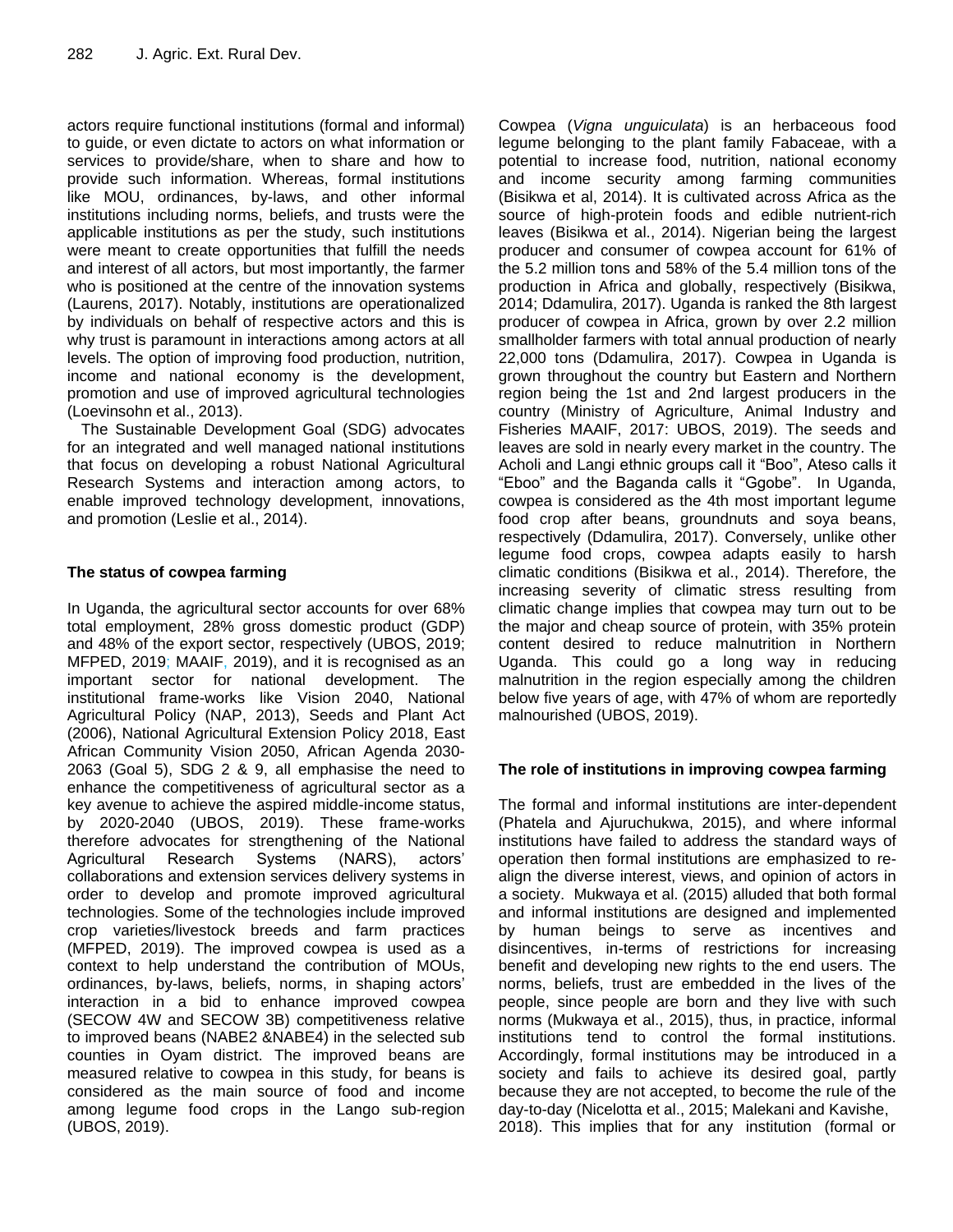informal) to be accepted, used, and becomes the rule of the game, users ought to understand its benefit in shaping their lives, or should be enforced.

The efforts to harness the potential of cowpea in enhancing income, nutrition, national economy and food security in Northern Uganda has mainly focused on increasing production through breeding improved varieties (Ayaa et al., 2018), with limited contributions in establishing institutions, and ensuring its use to shape actors" interactions as one option for access to information and other services, in a bid to increase production, distribution, promotion and competitiveness. Makerere University Agricultural Research Institute Kabanyoro (MUARIK), in collaboration with Rockefeller Foundation, McKnight Foundation and later with research partners from National Semi-Arid Resources Research Institute (NaSARRI), developed and released several improved cowpeas, including SECOW (Serere Cowpea), 1T, 2W, 3B, 4W, 5T, and EBOWO series like ACCWC28, ACCW35b, ACCWC39, ACCNE 4 (Bisikwa, 2014). The varieties were tested for both scientific and socioeconomic fit (Bisikwa, 2014), but significantly, the SECOW series were specifically disseminated to the selected farmers, using on-farm trials in Lango subregion.

However, during the establishment and management of on-farm trials as a mechanism of interaction among cowpea actors, formal institutions including MOU were established to guide the interaction among researchers (Ngetta ZADI, NaSARRI and MUARIK), albeit minimum effort was considered to integrate other anticipated cowpea actors (agro input traders, cowpea traders, NGOs) in the MOU, to guide some of their activities at farmer level, and yet such actors are required to provide and share technical information and other services (certified input, competitive cowpea market, and financial services).

The availability and use of MOU greatly rotated at the inter and intra researchers" scope, with minimum contribution to continuously support farmers" production and marketing. Consequently, cowpea farmers resorted onto use of existing norms, beliefs and mutual trusts to guide the interaction among fellow farmers in enhancing production and marketing.

The limited institutions could explain why farm yields of improved cowpea has stagnated at 250 to 450 kg/ha and cowpea is considered a kitchen gardening crop, with limited land allocation compared to beans enterprise and yet the crop (cowpeas), unlike other legume food crops, adopts easily to harsh climatic condition, provides a cheap source of protein urgently required among the rural population of Lango sub-region (Bisikwa, 2014).

The researcher"s previous proposition held that, use of MOU, ordinances, by-laws, beliefs and norms, create inter-dependence among actors, who provides adequate information required to benefit other actors, but mainly the farmer as the main consumer of such information.

Consequently, the interaction may result to increased yields, market shares and profits of the improved cowpea, relative to improved beans in the Lango subregion.

#### **METHODOLOGY**

A cross sectional research design was used to understand the participation of actors in shaping cowpeas farming in Oyam district. The study adopted qualitative approaches to understand the perspectives, feelings, and attitudes of cowpeas farmers. The study used structured interviews and focus group discussion to collect qualitative information, which helped in providing a detailed analysis of the existing institutions and how they guide interaction among actors in cowpeas farming. The study captured and explained indepth aspects of MOU, ordinances, by-laws, norms and beliefs on actors' interaction. The study was conducted in the sub-county of Otwal, parishes of Amukugungu, Anyomolyec, and Okii, in Oyam district, and targeted cowpea farmers in the district. The district, sub-county, and parishes were purposively selected since they constituted the areas where improved cowpea research was piloted by MUARIK, Ngetta ZADI, and NaSARRI. Actors were purposively selected for their experience in production and promotion of improved cowpeas. Their contributions were useful in providing additional information on existing institutions, and institutions guide the interaction among cowpea actors. The records from district production department of Oyam district provided additional insights on extension agents, which supplemented cowpeas farmers' records and cowpea researchers" records at Ngetta ZADI and NaSARRI. Qualitative data was collected from 20 key informants including, 6 researchers from MUARIK, Ngetta ZADI, and NaSARRI, 6 agro input/output traders, 4 government extension agents, and 4 NGOs in the sub-counties of Otwal. Additionally, 3 FGDs containing 10 members each were held at each parish. The researcher facilitated the discussions, which lasted for about 1 to 2 h. The researcher reviewed documents from MOU with AFST, Alito Joint Christian Co-operative, MUARIK, Ngetta ZADI, district ordinances, and by-laws. Respondents for both FGDs and KIIs comprised individual farmers involved in the improved cowpea production and promotion in the Lango sub-region. The researcher analysed data from interviews and FGDs and generated categories and themes. Finally, the researcher ethically related with participants, and carefully observed confidentiality, privacy and integrity which are very important ethical considerations.

#### **Data analysis**

The qualitative data on challenges faced by institutions in using the available norms and beliefs, and existing opportunities to improve on the relationship were equally collected. The farmers" representatives for the Focus Group Discussions were constituted by farmers who participated in the cowpea pilot project activities (2012-2014), hosted on farm trials and had a minimum of one acre of land allocated onto cowpea and was involved in active cowpea farming in the period 2019-2020. Thus, given their (farming) experience, ranging from the time improved cowpea pilot study was carried out they would provide more in-depth information on the availability and usefulness of the formal and informal institutions that guide cowpea actors' relationship. The qualitative data on available MOU, ordinances and by-laws, was collected using 20 Key Informant Interviews (KIIs), comprising 6 researchers, 6 agro input and output traders, 4 extension officers, and 4 NGOs. Respondents for the KII were selected on the basis of organization"s participation in the cowpea production and promotion. The data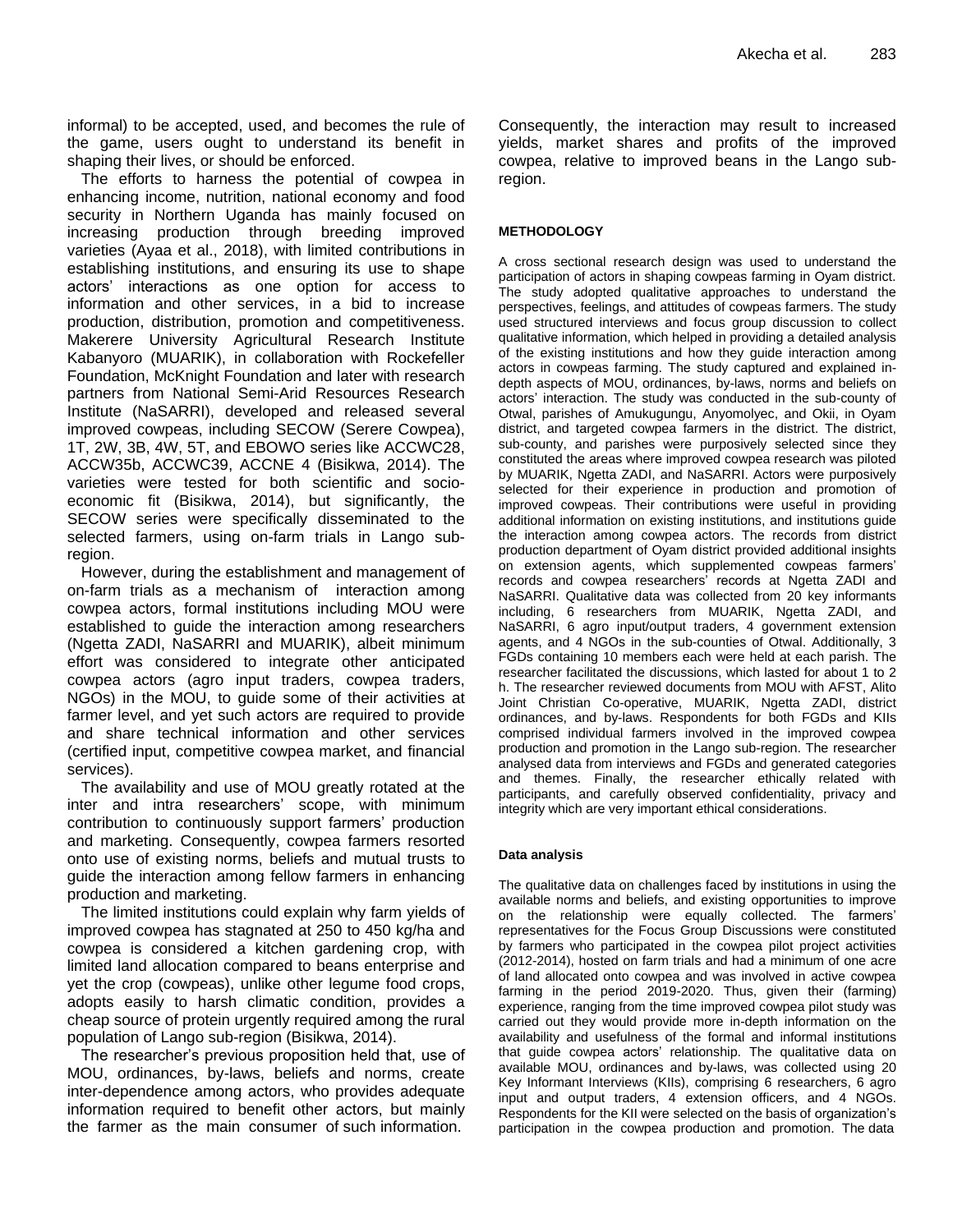was edited and reviewed for completeness. The researcher reviewed documents, including content of the existing MOU during the KII with the researchers" (Ngetta ZADI, MUARIK)) respondents, agreements, ordinances and by-laws.

The researcher undertook open data coding and during the coding processes actors were provided the following codes: Extension agent (Ext), Agro input trader (IT), Agro output trader (OT), Researchers (MUARIK, NASARRI, ZADI), Farmers (Farm), NGOs (AFST, OCDP & Lango Rhites), Formal institutions like MOU, Ordinances (Ord), By-laws (By-L), and informal institutions like Norms (Nor), Beliefs (Bel). The research findings on institutions were categorized information of available formal and informal institutions. The coding and categorization of findings were guided by the research objective and proposition, to enhance the formation of the four themes. The categorization of the available actors and institution was based on the account that institutions are operationalized by individuals on behalf of respective actors.

## **FINDINGS**

During the FGDs held at Amukugungu, Anyomolyec and Okii parishes, of Oyam district, respectively; by consensus, farmers identified fellow farmers as main actors in the improved cowpea, positioned as input and output dealers, but with no officially certified input or output trader. The cowpea farmers normally provide and share farm saved seeds preserved from the previous harvest with fellow farmers while these seeds are uninspected by district production department of Oyam district, and cowpea seeds/input are sold in the local market, road side or at home with each actor pushing to maximise self-gains. Cowpea farmers believe in trust and rely onto fellow farmers for source of seeds or technical information on the agronomic and post-harvest practices and potential market opportunities. These observations seem to coincide with "…we have the *'Odongee' who are seasoned cultivators of cowpeas, and have always showed us their success factors. They prepare his garden early enough before the rains come. And once the rains have cooled the ground, they go ahead to plant. This was a revelation new to most of us though we considered ourselves good at cowpeas' cultivation*…" (INTERVIEWEE 4). This excerpt suggests that 'adwongee' literally 'elders' are using traditional knowledge to make out from cowpeas. Implicitly, most of the cowpeas" farmers might not rely on external actors to improve their cowpeas" productivity. Whereas, the contribution of researchers including NaSARRI and Ngetta ZADI was observed during the pilot study of the cowpea varieties (SECOW series), since then, farmers routinely rely on fellow farmers as major source of technical information to improve on yields, market shares and profitability. Correspondingly, the District Production Coordinator of Oyam, during the KII, corroborated with the farmers, acknowledged the contribution of researchers during the piloting of the black and white cowpea (2012-2014), by providing information on agronomic and post-harvest practices, but maintained that since the introduction of black and white cowpea,

farmers have been supporting each other with seeds, output market, information on agronomic and postharvest practices.

This is contrary to the bean's enterprise, with supportive district ordinances, that ensure bean seed suppliers are prequalified and registered by the district local governments. Seeds are certified by the district production department, to ensure they met recommended purity standards, with extension officers frequently visiting selected farmer's bean farms, mostly farmers under registered farmer groups, to provide and share technical agronomic and post-harvest challenges. The sub-county would receive beans seed supplies through the operation wealth creation, and other NGOs including Agency for Sustainable Rural Development (AFST), and ensures the seeds and other inputs are supplied to support farmers' groups in the sub-county, makes follow up to respective bean farmer groups. According to some respondent, "…*I want to believe that something is not going on well. If the cowpeas' farmers were to be supported like the bean farmers, trust me, cowpeas farmers would be the richest. But we have this 'alonyo' who supplies World Food Programme! He has at least made a lot of money from cowpeas. But the support for cowpeas farming is still low*…" (FOCUS GROUP 3). This excerpt suggests that there are some variations in the way actors respond to different farming programmes.

The affirmative agricultural support program at the subcounty is handled under the sub-county advocacy guidelines, headed by the sub-county chief, albeit there are no by-laws supporting interaction among actors engaged in beans promotion and production. In the KII with the sub-county extension officer, Otwal sub-county, he re-affirmed, the sub-county council has not approved a by-law that guide activities of actors promoting agricultural value chain at the sub-county. Besides the existing sub-county agricultural advocacy programs that focus on key district priority crops including beans, the MOU signed between AFST and Alito Joint Christian Cooperative, and beans farmer groups, provides a better opportunity for bean farmers to regularly receive technical information on agronomic, post-harvest practices, and potential market opportunities, and additionally, bean farmers are organised into farmer groups, for they (farmers) regularly receive free certified input and finance support, towards crop harvest, storage facilities and transportation to the market. It was by consensus that bean farmers rely more on farm saved seeds got from previous harvest and sold in the local market. In view of the support given to bean farmer groups, one key informant reiterated: "…*it's just because all of us cannot turn to bean cultivation. But bean farmers are to some degree organized. As for cowpeas farmers, these formally recognized groups are less evident*…" (INTERVIEW 6). The key informant acknowledged the support provided to bean and other crop farmers, which seem to be lacking among cowpeas farmers. It may not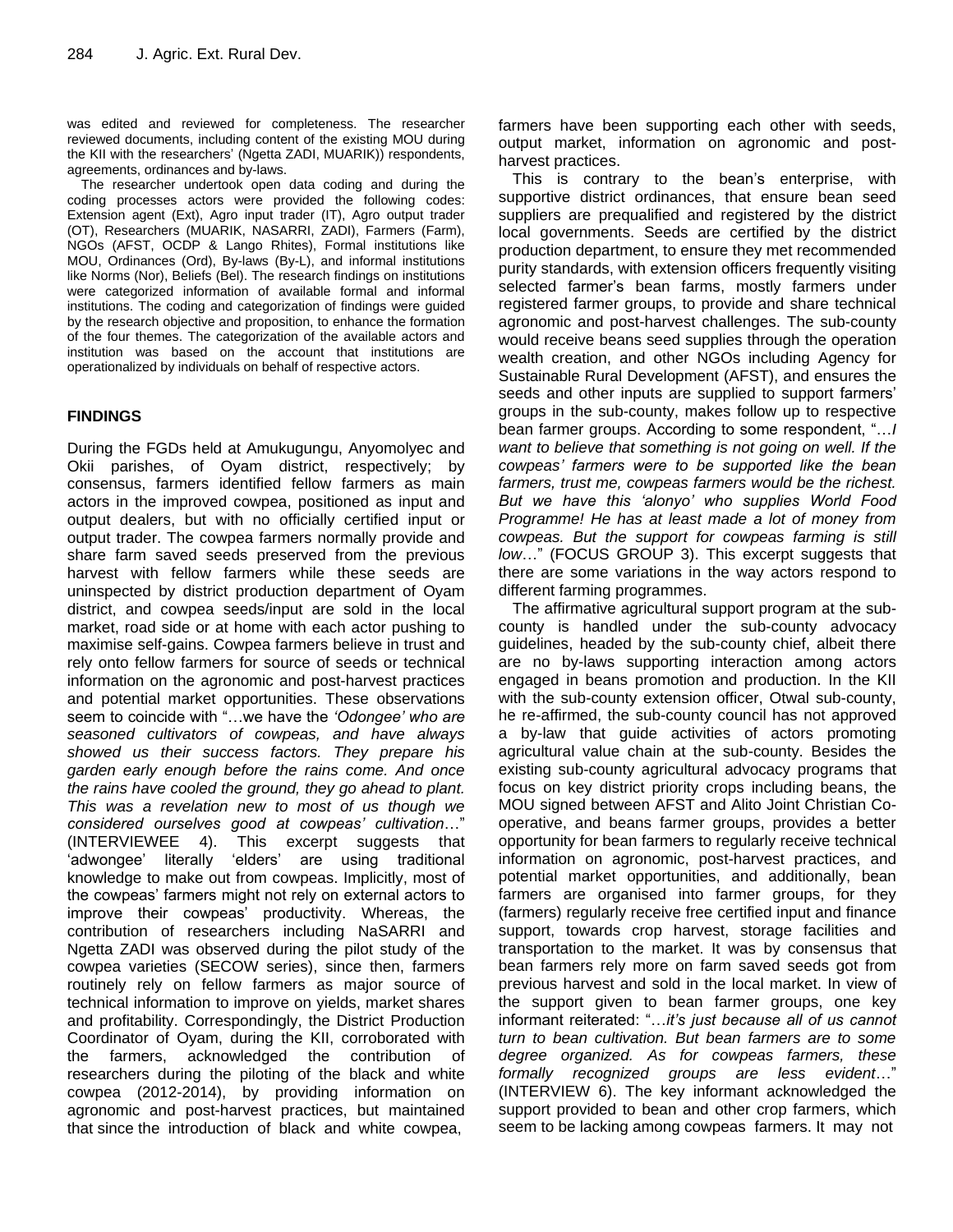be of a surprise that most of the cowpeas farmers look to fellow farmers, and perhaps the elder lies for lucrative cowpeas cultivation.

The KII with the breeders and agronomists from NaSARRI, MaRCCI and Ngetta ZADI, 6/6 of the respondents revealed, inter-organizational MOU was signed among cowpea research actors in a bid to enhance production and promotion of improved cowpea. MUARIK had key roles of developing the profile of improve cowpea, based on market preference, resistance to pests, diseases, harsh climatic condition and yields, financing the research, while NaSARRI undertook station trials providing land for on-station trials, providing human resources to support on-station trails, and finally, Ngetta ZADI whose major tasks focused onto dissemination of improved technology to the farming communities, during the on-farm trials. Consequently, cowpea varieties were developed (SECOW series), and disseminated to the farmers in Lango sub-region using on-farm demonstration.

## **DISCUSSION**

MOU that has been among cowpea researchers need to have been incorporated by key actors like agro input and output traders. They also need a mandate of cowpea value chain to facilitate cowpea production, distribution of certified input (seeds, pesticides, insecticides), technical information dissemination and agronomic, post-harvest practices and potential market opportunities. Thus, engagement with agro input and output traders create loyalty among actors regarding source of information and other services (Rugema et al., 2017; Katia et al., 2019). The interaction between farmers and other actors creates product loyalty, since customers (other actors) constitute part of the production and distribution processes.

Besides, the district ordinances focused on streamlining activities of actors in the bean's enterprise by pre-qualification of the suppliers, registration of the input suppliers and certification of the bean seeds for supply to the farmers. Accordingly, cowpea farmers remained vulnerable to unreliable supply of certified input (seeds), and resorted to own farm saved seeds and makes them more susceptible to counterfeit cowpea seeds and other input. The poor performance of counterfeit (seeds) supplied to cowpea farmers by fellow farmers and other counterfeit input dealers made farmers loose trust on formal input supplies and depended more on the on-farm saved seeds from fellow farmers recycled over time. The farm saved seeds have high degeneration effects due to high susceptibility to pests and diseases (Mwangi and Karuiki, 2015), and given the perspective this affects cowpea yields, market and profitability.

In the FGDs with cowpea farmers at Anyomolyec, Amukugungu and Okii parishes of Otwal sub-county, Oyam district, 40/40 respondents, cowpea farmers revealed that their trade with the local market agents and fellow farmers were built on trust and members have the liberty to sell or hoard their produce. Trusts among cowpea farmers creates product loyalty, as, Zaugg (2016), Rugema et al. (2017), and Katia et al. (2019) allude that strong ties based on trust and provide opportunity for actors" collaboration other than competition in the value chain and actors ably constitute part of production and distribution channels, develop product loyalty, avoid middle men traders and contribute towards increased market shares and profitability (Zaugg, 2016; Rugema et al., 2017; Katia et al., 2019).

The improved beans enterprise, 30/40 of the farmers revealed that using bean farmers' association and in consideration of the formal trade agreements with output traders, schools, whole sale traders and NGOs like World Food Program they have been able to sell their grains outside their village settings expanded on market scope across borders. The farmers under the trade agreements have access to small cash loans from the farmer association, large produce dealers, and schools in order to facilitate post-harvest handling processes and delivery of farm produce to their clients. Beans farmers' association (Okii oil seeds, Link to progress, Can-Omonanino, Alolocaniyo) provides opportunity for bean farmers' access to timely source of information on agronomic, post-harvest and potential market opportunities.

The over dependence on fellow farmers by cowpea farmers for source of seeds, market opportunities and other technical information regarding the agronomic and post-harvest practices is not in accordance with the AIS, where actors in the cowpea such as researchers, extension agents, farmers, and NGOs were meant to consistently provide, share information and other services, in a bid to improve on yields, market shares and profitability. Each actor pushed for his goals and attains exclusive market gain. This is attributed to weak informal institutions like norms, beliefs and trusts, that have failed to guide other actors like researchers, extension agents, traders, NGOs in the cowpea production and promotion.

The supportive formal institutions like ordinances, bylaws, agreements and MOU ought to have been used to compliment on the active roles of the informal institutions in guiding or even dictating on other actors' roles in providing and sharing cowpea information and other services to benefit the farmers. This is in agreement with, Phatela and Ajuruchukwa (2015) who alluded to the fact that formal and informal institutions are inter-dependent and where informal institutions have failed to address the standard ways of operation, then formal institutions should be emphasized to re-align the diverse interest, views, and opinion of actors. The low attention to cowpea enterprise by actors due to low usage of available institution does not comply to the NAEP (2018), that advocated for the establishment of formal institution at the lower local governments by enactment of district ordinances and by-laws that would ensure purity free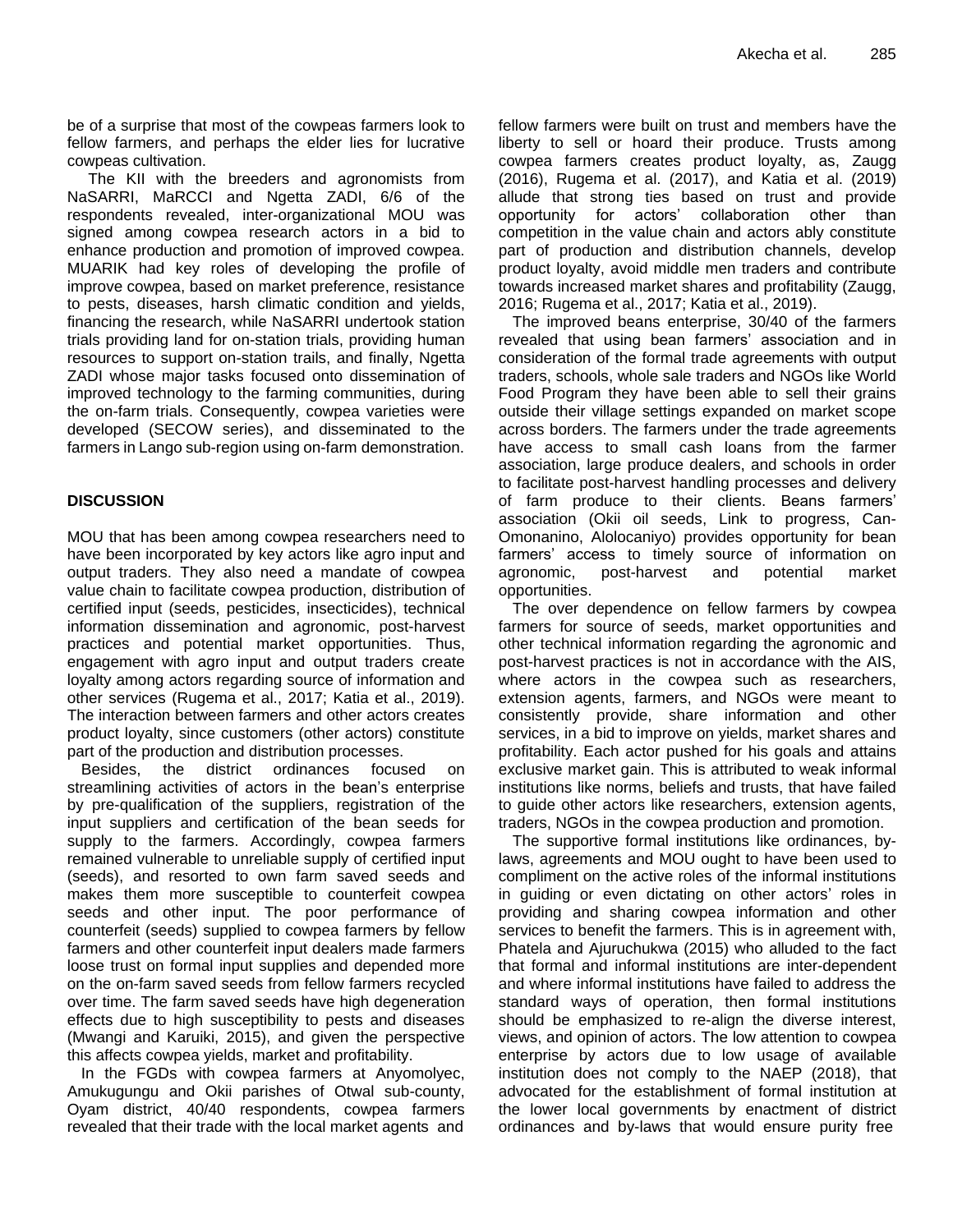seeds are supplied to the farmers by strengthening interaction among actors in the agro value chain. Such a framework is intended to strengthen the harmonisation of goals and objectives of actors in a value chain (MAAIF, 2017; MAAIF, 2019; MFPED, 2019).

#### **CONCLUSION AND POLICY IMPLICATION**

The use of formal institutions like MOUs, ordinances, agreements and by-laws, strengthens inter-dependence among actors and the need to rely on one another for information (agronomic, post-harvest practices, potential market opportunities, other input and financial services) where the informal institutions fail to fulfill the desired aspirations of promoting an innovation, then formal institutions should be instituted to re-align and change the status quo that stagnates interaction among actors. Accordingly, in the beans enterprise, the harmonization of national agricultural policies like NAP (2013) and NAEP (2018), with other frameworks including, seeds inspection and certifications unit under the Ministry of Agriculture Animal Industries and Fishers, MOU, district ordinances, and by-laws, have provided bean farmers opportunity to regularly access relevant and timely technical information regarding agronomic/post-harvest practices, potential market opportunities and other financial services. Consequently, providing it (beans) a hedge in-term of land allocation, high yields and marketing opportunities compared to cowpea. This contradicts the aspirations of the architects of National Agricultural Policy 2013, National Agricultural Extension Policy 2018, National Development Plan I, II, III, East African Community Vision 2050, African Agenda 2030-2063, and SDGs which advocate for the promotion of both national priority crops like improved beans, alongside other important food security crops like improved cowpea, that is needed to compliment on rural household food security, income, nutrition, and national income, as a mechanism to enhance the competitiveness of the agricultural sector, and drive the economy to a middle income status by 2020-2040.

## **RECOMMENDATION**

In a bid to enhance the competitiveness of improved agricultural crop technologies, lower local government at district, sub-county and parish levels need to implement national policies and laws by enacting subsidiary regulatory frameworks including district ordinances, bylaws, and MOU, as a requirement to shape inter/ intrainteraction among institutions engaged in the production and promotion of the improved technologies. There is urgent need to strengthen registration of institutions engaged in the development and promotion of innovation at the lower local government and ensure traceability of input used by farmers to stream line

institutions roles and put in place penalties against actors engaged in sales of counterfeit input.

The district local government should put in place the formal institutions that would ensure other actors understands the incentives and disincentives so as to realign individual interests, create actors' inter-dependence in a bid to improve on the competitiveness of improved cowpea.

This mechanism shall ensure farmers receive relevant, timely, frequent and adequate information/other services on the agronomic, post-harvest and market opportunities, in a bid to enhance the competitiveness of the improved agricultural technologies. As such, this fulfils the aspirations of the NAP (2013), NAEP (2018), NDP III (2020), East African Community Vision 2050, African Agenda, 2030-2063, and SDGs, focused on increasing the competitiveness of improved agricultural technologies in terms of improved yields, market shares and profitability, as a means to transform the lives of the rural farmers from subsistence to prosperous and middleincome status by 2020-2040.

## **CONFLICT OF INTERESTS**

The authors have not declared any conflict of interests.

#### **RERERRENCES**

- Alira EW, Hildegard G, Mulubrhan A, Hermann W (2017). Agricultural Innovations systems. Journal of Agricultural Education and Extension 24(1):65-87. DOI: 10.1080/1389224X.2017.1386115
- Ayaa F, Alumai A, Dranzoa C (2018). Indigenous Knowledge Influences Cowpea among Small Holder Farmers in Northern Uganda. Scholars World*-* International Journal of Arts, Science and Commerce 6(1):1-5. ISSN: 2320-3145.
- Bisikwa J, Kawooya R, Ssebuliba JM, Dgungu SP, Biruma M, Okello DK (2014). Effects of plant density on the performance of local and elite varieties in Eastern Uganda. African Journal of Applied Agricultural Sciences and Technology 6(13):28-41, DOI: 10.4236/vp.2020.64020.
- Carsten J, Jari DJ (2014). Games as Actors. Interaction, Play Design and Actor Network Theory. International Journal of Advances in Intelligent Systems 7(3-4):412-422. ISSN: 1942-2679
- Challa M (2013). Determining factors and Impacts of Modern Agricultural technologies adoptions in West Wollega, Munich, GRIN Publishing Gmb 4(20). ISSN:2225-093X.
- Ddamulira G, Carlos AF, Mildred A, Ramathani C, Maphosa M (2017). South African Journal of Plant and Soil maturity, Protein content and yield stability of Cowpea in Uganda 34(4):255-261. DOI:10.1080/02571862.
- Dressel S, Johansson M, Goram E (2019). Perceived adaptive capacity within a multi-level governance setting: The role of bonding, bridging and linking social capital. Environmental Science & Policy 104:88-97. https://doi.org/10.1016/j.envsci.2019.11.011
- Escandon-Barbosa D, Urbano-Pulido D, Hurtado-Ayala A (2019). Formal Institutions and Entrepreneurial Activities: A comparative relationship between rural and urban areas in Columbia. Journal of Urban Management 8(3):458-471 DOI: 10.3390/su11020550
- Food and Agricultural Organization (FAO) (2012). The State of Food and Agriculture 2012. ISBN: 978-92-5-107317-9. https://www.fao.org
- Hodgson GM (2016). What are Institutions? Journal of economic issues 40(1). ISSN:0021-3624(print) 1946-326X https://www.tandfonline.com/loi/mjei20
- Katia AFR, Álvarez-Ávila MD, Hernández Castillo F, Schwentesius